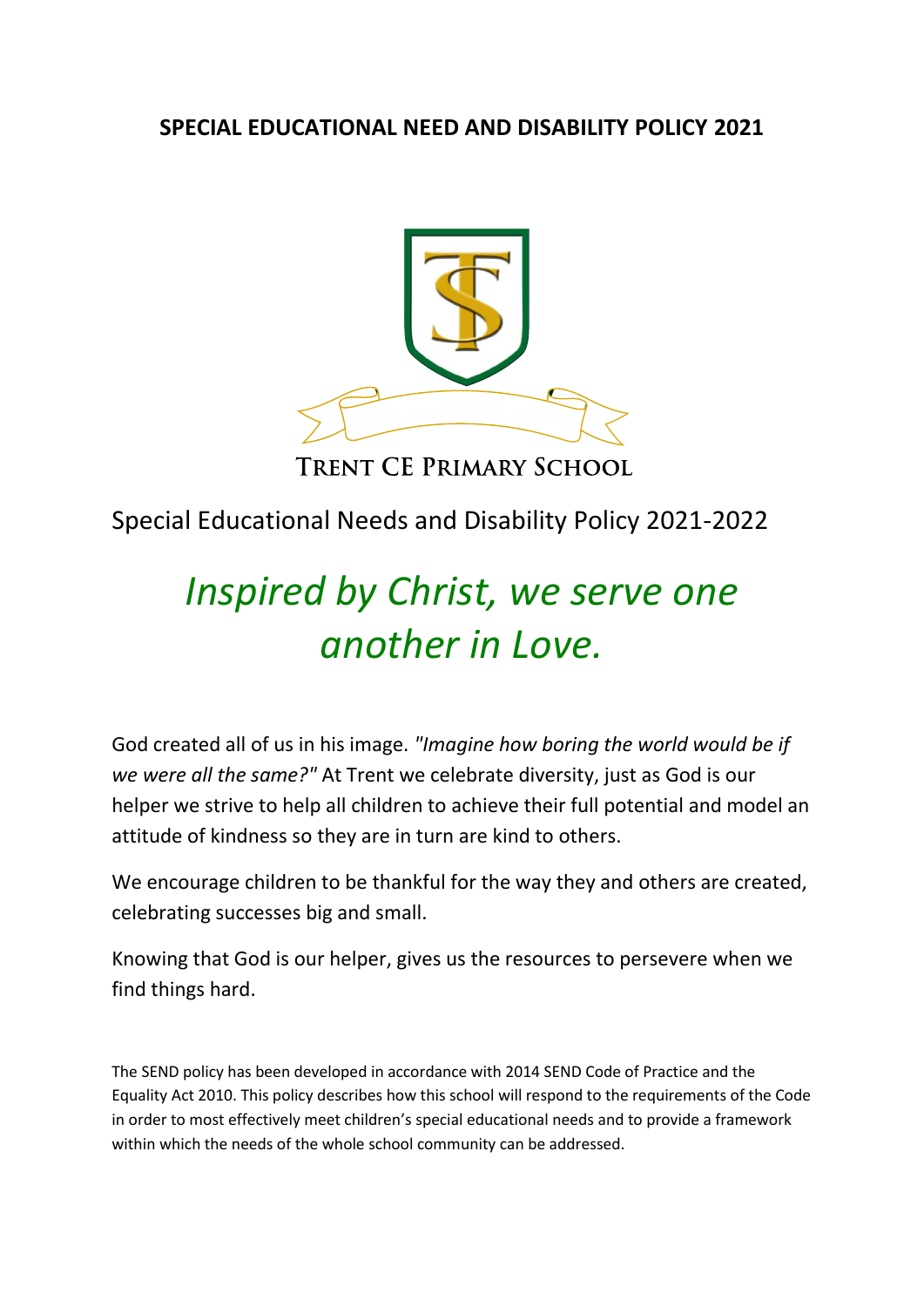## **Definition of Special Educational Needs**

**A child at Trent is defined as having special educational needs when he or she has a learning difficulty or disability which calls for special educational provision to be made for them, and if he or she:**

- **a) Has a significantly greater difficulty in learning than the majority of the children of their age.**
- **b) Has a disability which prevents or hinders them from making use of educational facilities of the kind generally provided for others of the same age in mainstream schools**
- **c) Is a child under 5 who is likely to come into category a) or b) upon reaching school age, or would so if special educational provision was not made for them.**

The 4 areas of Special Need as identified by the Code of Practice

## **Cognition and Learning (CL)**

Processing or retaining information e.g. specific learning difficulties including Dyslexia, Dyspraxia, Dyscalculia, moderate, severe and profound learning difficulties.

#### **• Sensory and Physical (SP)**

Impairment of sight, hearing, motor skills, coordination; epilepsy.

## **Social, emotional and mental health difficulties (SEMH)**

Difficulties in relationships with other pupils and adults which may reflect underlying mental health difficulties such as anxiety or depression; attention deceit hyperactivity disorder (ADHD); attachment disorder.

## **Communication and Interaction (CI)**

Difficulties with speech and/or development of language, either understanding what they hear or being able to express themselves; difficulties with social interaction and communication; Autistic Spectrum Disorders (ASD).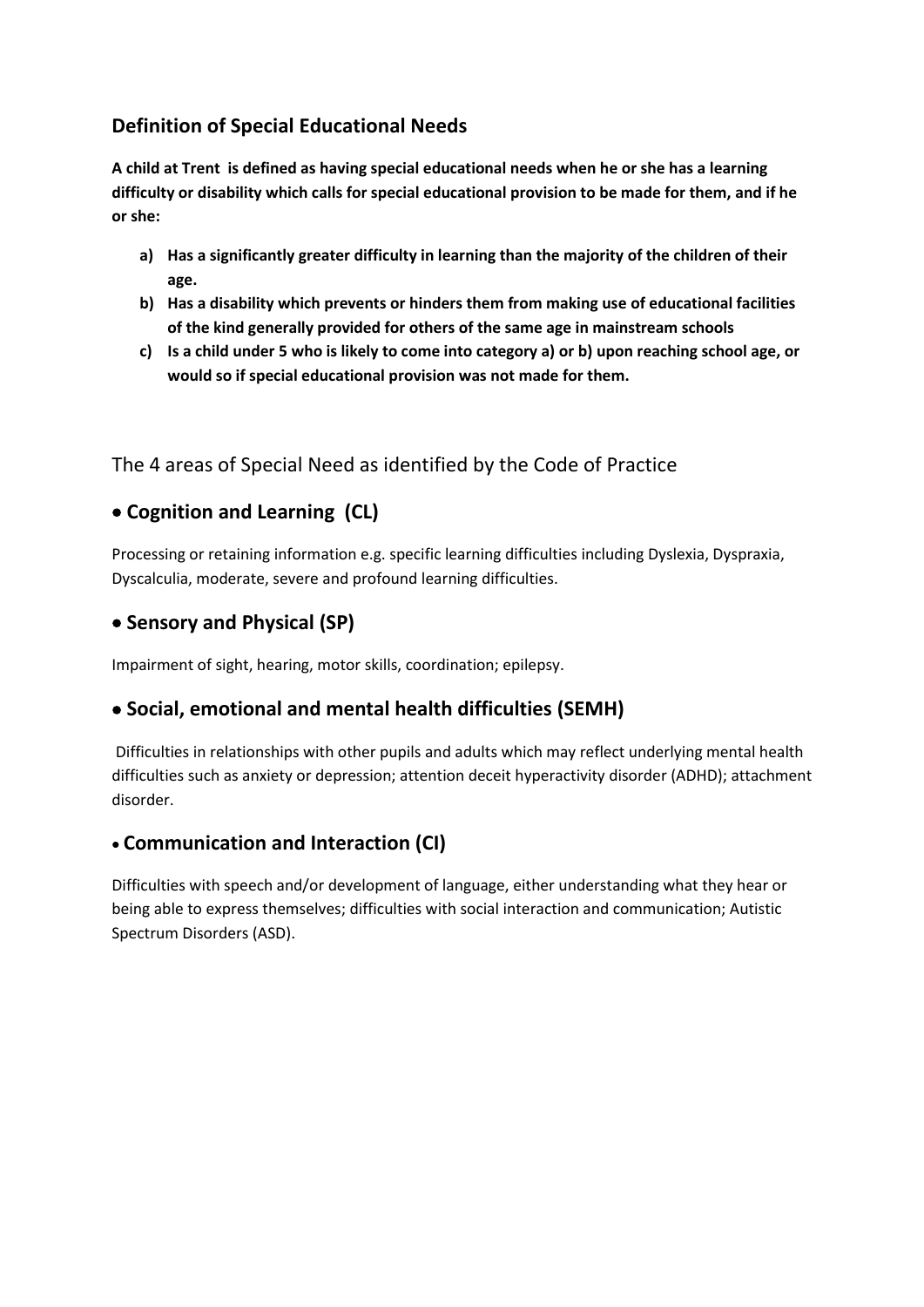#### **Aims and Objectives**

All members of staff have high aspirations and expectations for children with SEND

 All teachers are teachers of pupils with SEND and the teaching should encompass quality first teaching and planning

 Children with SEND engage in activities alongside children who do not and are exposed to a broad and balanced curriculum.

 Children with SEND develop confidence and recognise value in their own contributions to their learning

 Children and parents express their views and are involved in setting and evaluating personal learning goals and outcomes (in light of the child's age and understanding).

 The school will inform parents when it is making special education provision for a child and when it wishes to consult other agencies offering support

 Parents are informed of their child's special needs and are given all information, advice and support when assessments and decisions on special provision are occurring

 SEND training needs are identified and provided for teachers and support staff in order to develop expertise.

 Appropriate access arrangements means all children participate as fully as possible in all school activities

Children with disabilities will not be discriminated against.

#### **Through appropriate curricular provision, we respect the fact that children:**

- Have different educational and behavioural needs and aspirations
- require different strategies for learning
- acquire, assimilate, and communicate information at different rates
- need a range of different teaching approaches and experiences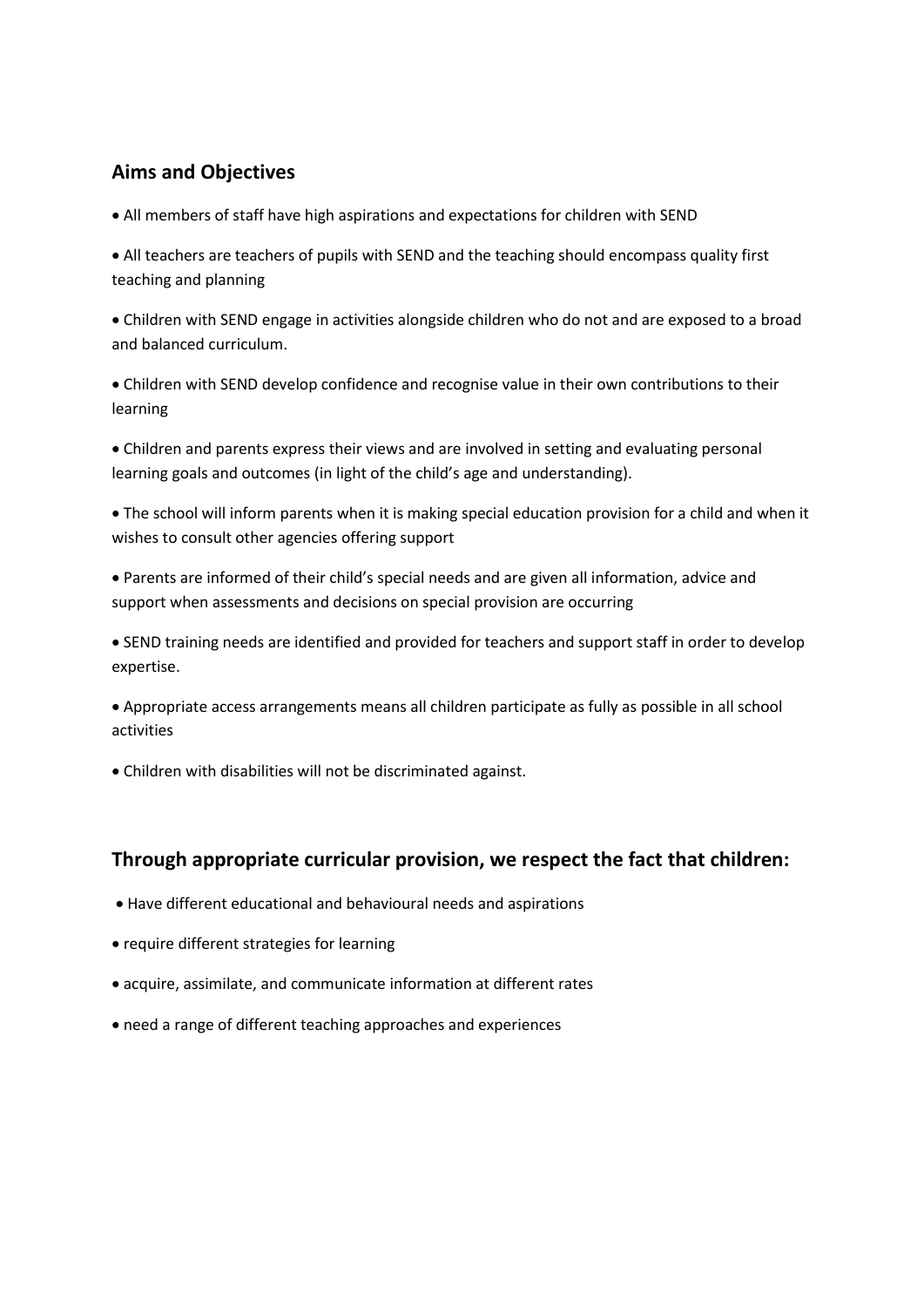#### **Arrangements for SEND The Inclusion Leader has responsibility for:**

- Overseeing the day to day administration of the school's SEND policy
- Co-ordinating the SEND provision
- Meeting and liaising with staff and keeping the Head informed
- Overseeing records for all children with SEND
- Organising review meetings and inviting appropriate professionals and parents
- Contributing to and advising on the writing of provision maps and personal goals and outcomes
- Ensuring that individual learning plans and provision maps are distributed
- Applying via single agency referrals to outside agency interventions
- Liaising with parents of all children with SEND
- Liaising with outside agencies
- Monitoring SEND interventions and tracking progress of pupils with SEND
- Contributing to in-service training
- Meeting with the SEND governor
- Observing and monitoring teachers and TAs teaching of pupils with SEND

 The formal annual review of Education, Health and Care Plans through a meeting with parents and outside agencies.

The school employs other staff to meet the needs of children within the school. Staffing requirements will vary according to such need at any given time.

#### **The Role of the Headteacher**

The Headteacher has overall responsibility for the management of SEN provision and supports the Inclusion coordinator. The Headteacher offers the Governors every opportunity to participate in the school's management of SEN in order to carry out their statutory responsibilities. The Headteacher is responsible with the support of the SENCO for accounting to parents and Governors.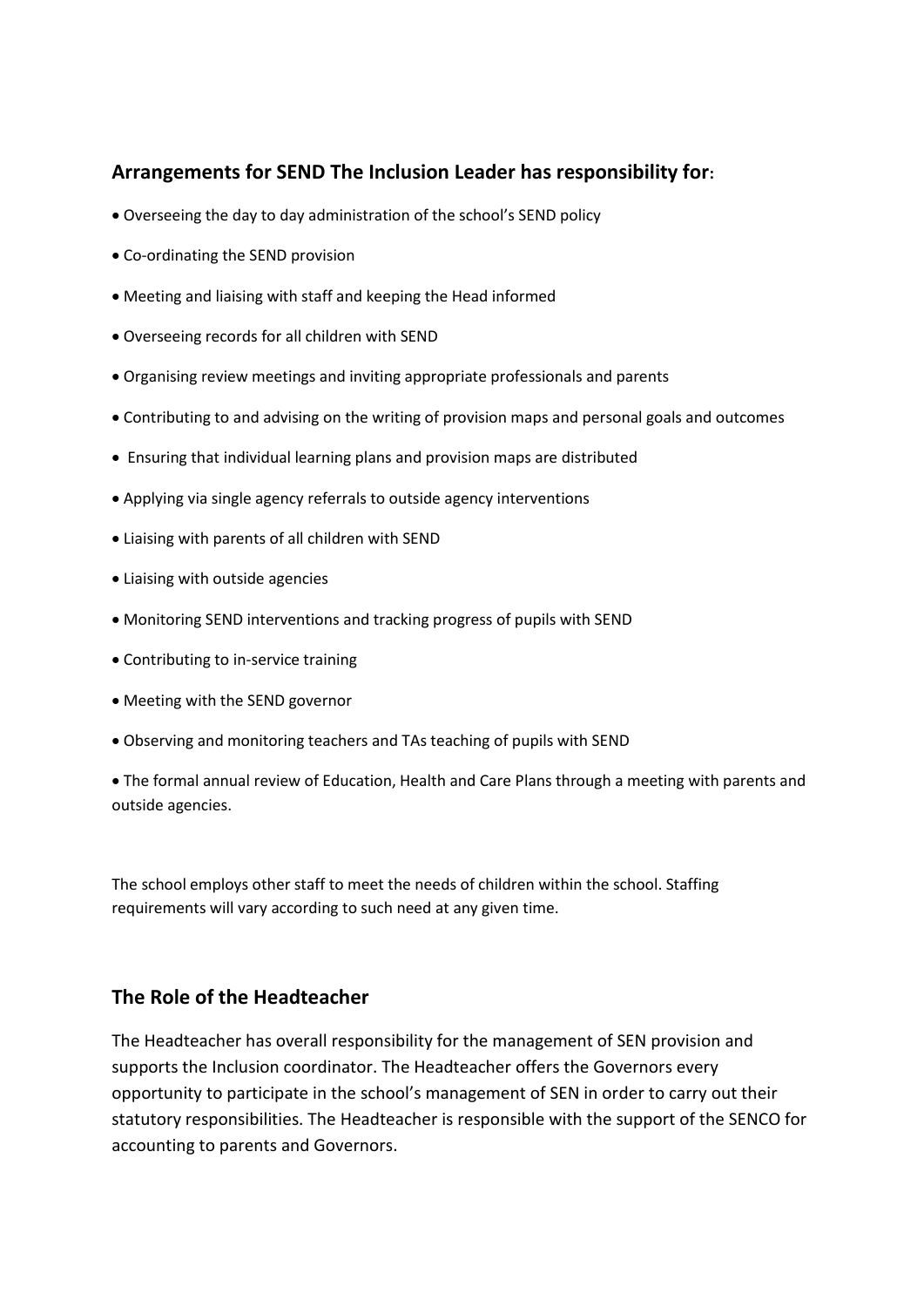#### **Providing the graduated response: School Support**

The school views the identification and assessment of a child's educational needs as a positive process to be undertaken in partnership with parents. By identifying a child as experiencing special educational needs it enables them to be well supported to achieve their full potential through planning, action, monitoring and review process.

All staff are responsible for identifying pupils with special educational needs. The governing body, the school's head teacher , the SENCO and all other members of staff, particularly class teacher and teaching assistants , have important day to day responsibilities. The Inclusion Leader meets with all class teachers termly and works with the staff to ensure that those pupils who may need additional or different support are identified at an early stage. In addition, the school uses assessment and tracking data to identify children in need of support. If a child already has an identified special educational need when entering the school, this information may be transferred from other partners in their Early Years setting or previous schools and the class teacher and SENCO will use this information to:

- Provide starting points for the development of an appropriate curriculum.
- Identify and focus attention on action to support the child within the class.
- Use the assessment processes to identify any learning difficulties
- Ensure ongoing observation and assessments provide regular feedback about the child's achievements and experiences to form the basis for planning the next steps of the child's learning.

Parents may also raise concerns regarding the child's progress. The school will respond to concerns raised by assessing the child's level of achievement and progress. The Inclusion Leader will then meet with the parents and class teacher to discuss the outcome of the assessments and discuss next steps and how the child's needs can be met within school and if additional or different provision is required.

It is normal practice in class to differentiate work and most children's needs can be met through 'quality first teaching'. This may include teachers adapting what they do and having different approaches to meet different learning styles, personalised learning arrangements for different pupils and a range of interventions normally provided by the school.

If no progress is noted after this time the child may be added to the school SEN register with parental permission. The class teacher after discussion with the SENCO will then provide additional interventions that are additional to those provided as part of the school's differentiated curriculum and the child will be given individual learning targets which will be applied within the classroom.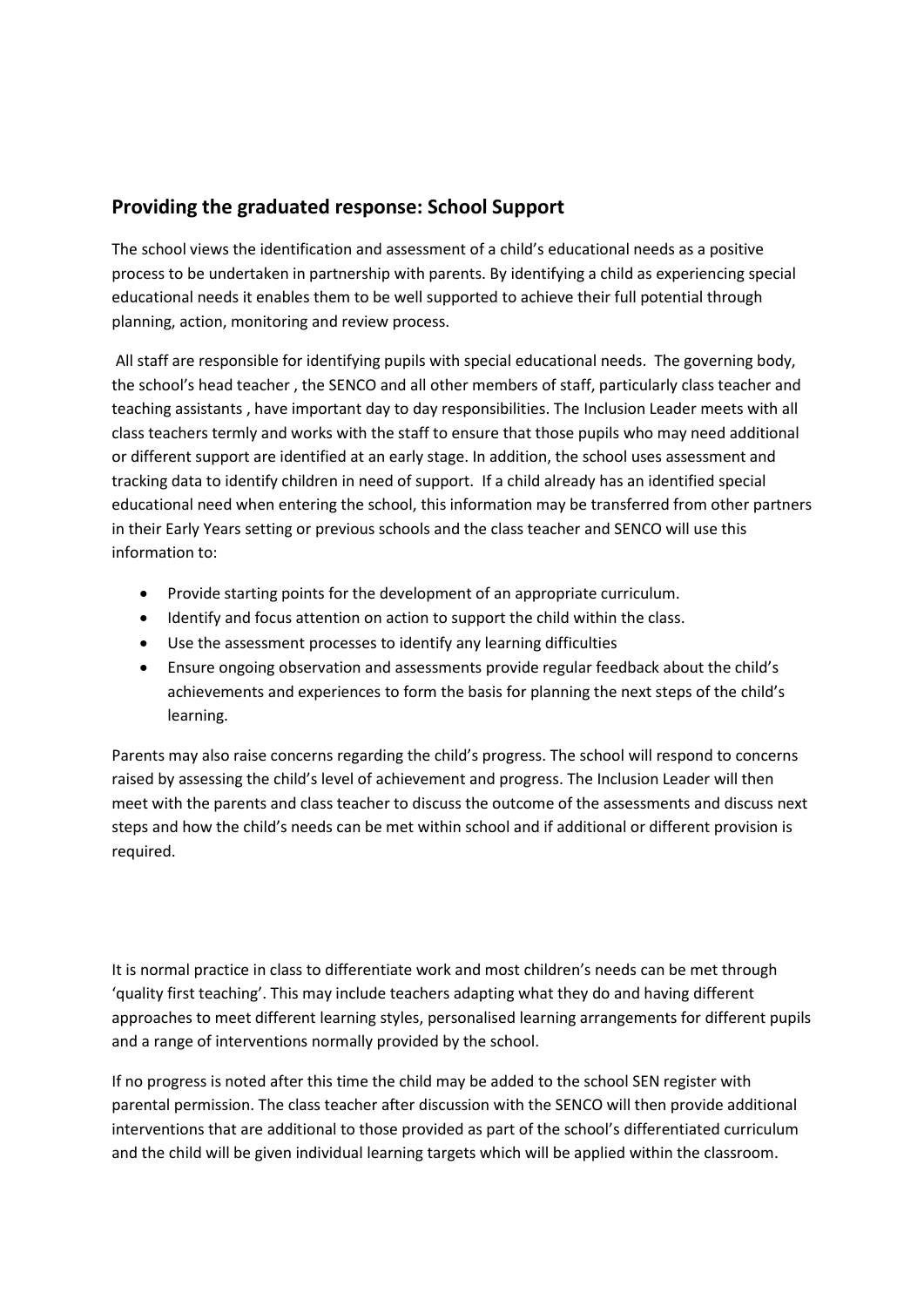These targets will be monitored by the class teacher and teaching assistants within the class and reviewed formally with the SENCO , parents and young person.

Reasons for a child being added to the SEN register may include the fact that he/ she:

- Makes little or no progress, even when teaching approaches are targeted particularly in a child's identified area of weakness.
- Shows signs of difficulty in developing literacy or mathematics skills which result in poor attainment in some curriculum areas.
- Presents persistent emotional or behavioural difficulties which are not improved by the behaviour management techniques usually employed in the school.
- Has sensory or physical problems, and continues to make little or no progress, despite the provision of specialist equipment.
- Has communication and / or interaction difficulties, and continues to make little of no progress

Some children may benefit from one of the catch-up programmes for numeracy, reading, writing, speech and language, occupational therapy, handwriting and social, emotional and mental health needs. The nature of intervention may include:

- Different learning materials or specialist equipment
- Some group or individual support, which may involve small groups of children being withdrawn to work with the TA support.
- Extra adult time to devise/ administer the nature of the planned intervention and also to monitor its effectiveness
- Staff development and training to introduce more effective strategies.

The class teacher, in consultation with parent/carer and the Inclusion Leader will write an individual learning plan. Informal advice and information may be sought from outside agencies. The learning plan will set goals and outcomes for the pupils and detail:

- The child's views
- Success criteria
- Next steps.

The learning plan will be reviewed termly by the class teacher and parents, and the outcomes recorded. If a child has made significant progress the special educational provision can be ceased through joint agreement at a review meeting with the Inclusion Leader.

The school may seek further advice and support from outside professionals or agencies. Once the professionals are involved with the pupil their advice will be incorporated into the individual learning plan and these professionals will be invited to contribute to the monitoring and review of progress.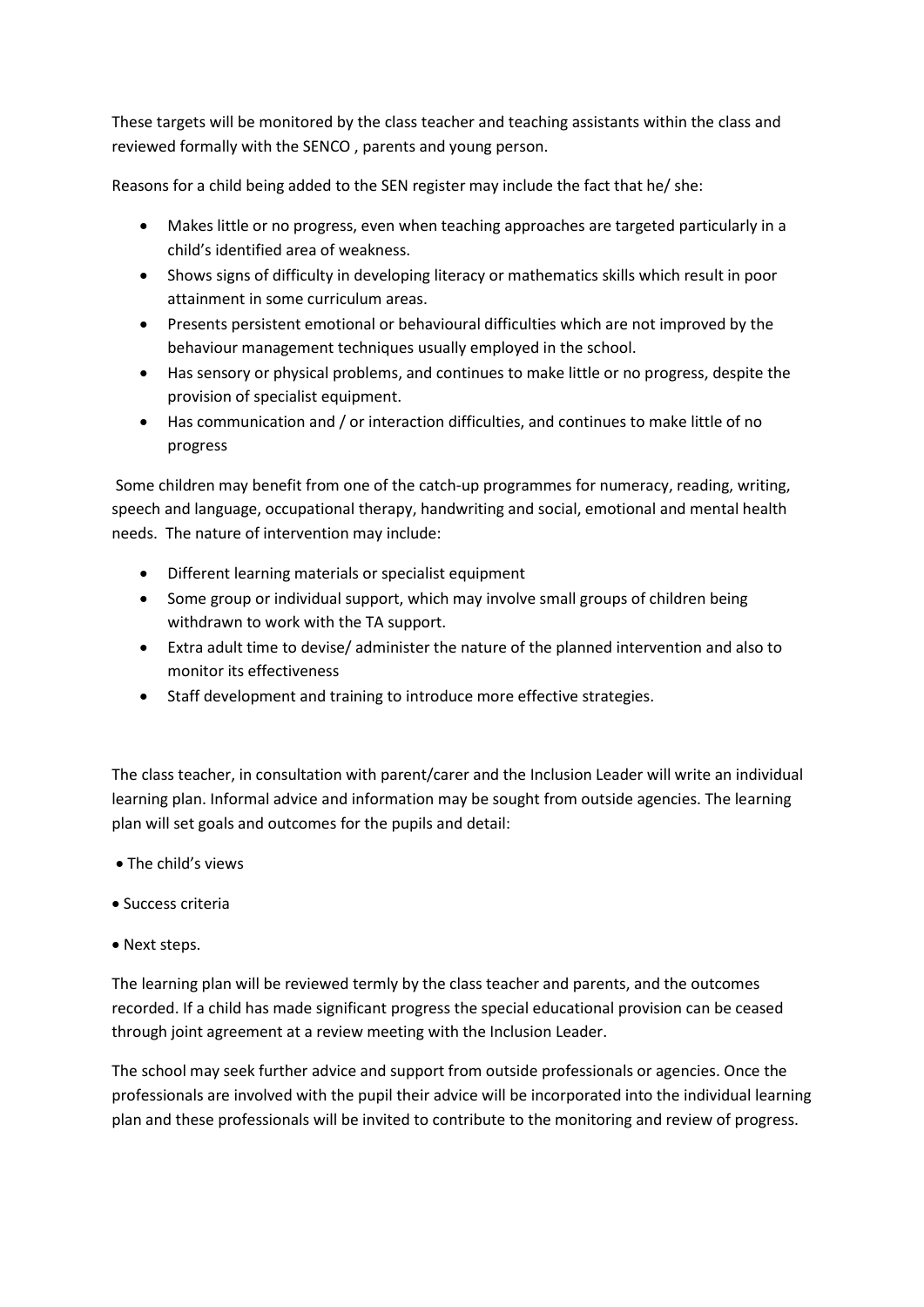Involvement of outside agencies will continue as long as the agency believes they can contribute to the child's progress. Decisions to discharge a child are made by the outside practitioner but are discussed with the school and with parents at a termly review meeting.

In the case of a very small number of pupils where there is still insufficient progress despite additional or different interventions and support being in place and reviewed over time, the school may apply, with parental consent, to the local authority for a statutory assessment of their needs. Pupils and parents will be fully involved and kept informed. The local authority may accept or reject an application for statutory assessment. Where the local authority agrees to assess a pupil's needs this may result in the local authority drawing up an Education, Health and Care Plan.

The evidence will include:

- Previous learning plans and targets for the pupil
- Records of regular reviews and their outcomes
- National Curriculum attainment levels in literacy and numeracy
- Education and other assessments, for example from an advisory specialist support teacher or educational psychologist
- Views of the parents

The parents of any child who is referred for statutory assessment will be kept fully informed of the progress of the referral.

**Access to the Curriculum** All children have an entitlement to a broad and balanced curriculum, which is differentiated to enable children to understand the relevance and purpose of learning activities and experience levels of understanding and rates of progress that bring feelings of success and achievement. Teachers use a range of strategies to meet children's special educational needs. Lessons have clear learning objectives and staff differentiate work appropriately, and use assessment to inform the next stage of learning. By breaking down the existing levels of attainment into finely graded steps and targets, we ensure that children experience success. All children on the special needs register have a learning Plan. We support children in a manner that acknowledges their entitlement to share the same learning experiences that their peers enjoy. Wherever possible, we do not withdraw children from the classroom situation. There are times though when, to maximise learning, we ask the children to work in small groups, or in a one-to one situation outside the classroom.

#### **Allocation of resources**

The SENCO is responsible for the operational management of the specified and agreed resourcing for special needs provision within the school, including the provision for children with statements of special educational needs and Education Health and Care plans. The headteacher informs the governing body of how the funding allocated to support special educational needs has been employed. The headteacher and the SENCO meet annually to agree on how to use funds directly related to EHCP's.